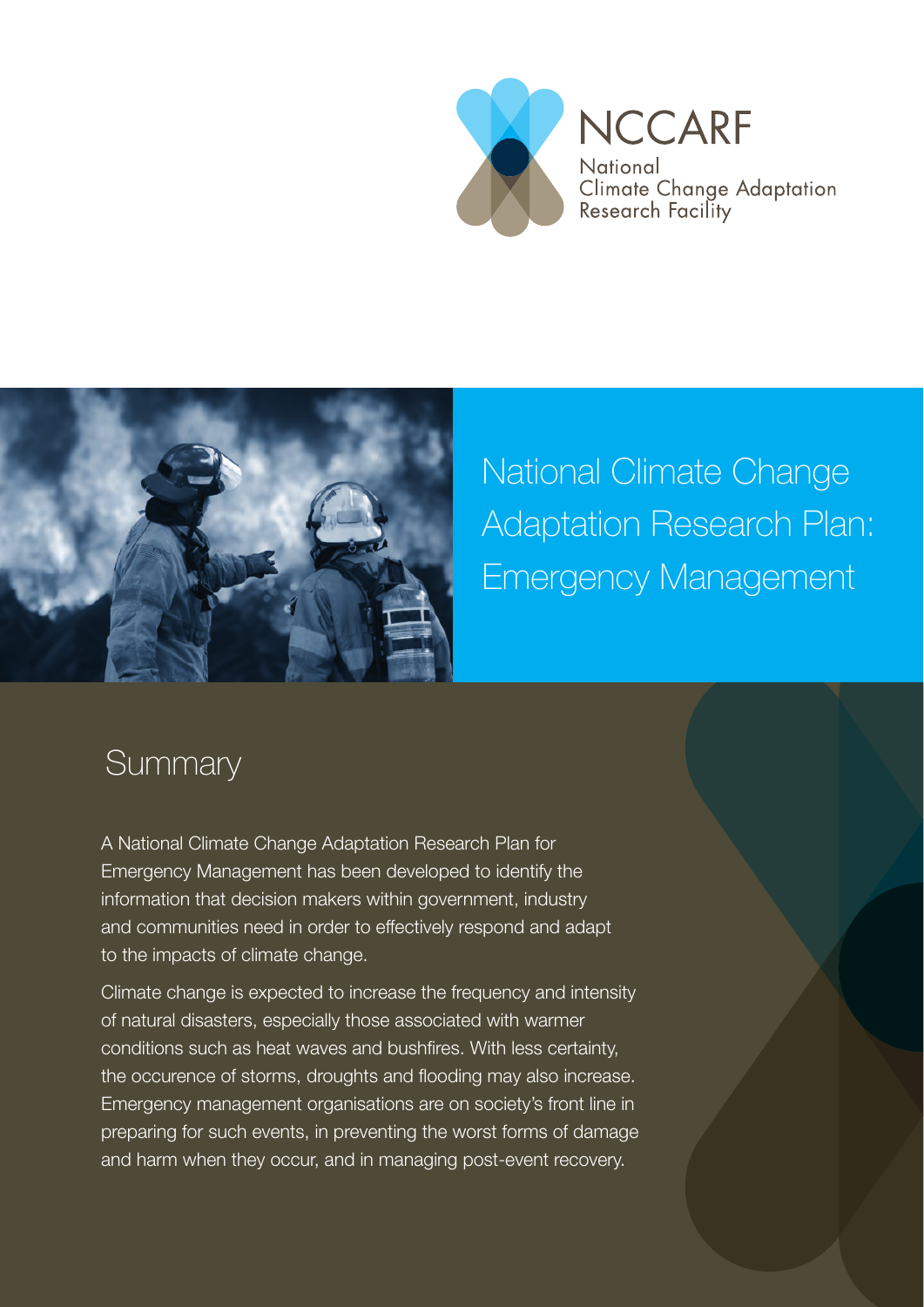The National Climate Change Adaptation Research Plan for Emergency Management outlines critical challenges for emergency management due to climate change.

The Plan:

- **i** identifies research priorities to help provide Australian governments and communities with the information needed to better respond to extreme events for which disaster planning, preparedness, response and recovery will be required
- $\blacksquare$  identifies gaps in existing climate change and emergency management research and in information available to decision makers
- $\blacksquare$  identifies key research priorities aimed at filling these gaps to develop an effective and equitable portfolio of adaptive strategies.

This Plan aims to assist policy makers, funding bodies, service providers and researchers better support, coordinate and undertake research activities for emergency management and climate change adaptation nationwide. In so doing, it aims to guide investment in climate change adaptation research on a national scale over the next five to seven years.

This document provides a summary of the Plan; the full plan is available online at www.nccarf.edu.au

### Climate change adaptation impacts in Australia: priorities for emergency management

The objective of the Plan is to identify priority research to enhance community and organisational resilience to the increased risks posed by climate change from the perspective of emergency management. The Plan identifies three overarching streams to the research agenda for emergency management:

- 1. Understanding the nature and location of the risks posed by climate change
- 2. Enhancing community and organisational resilience to climate change risks
- 3. Developing and implementing adaptive strategies.

A number of critical information needs and research gaps have been identified under each sub-theme.

A full understanding of, and preparation for, the risks from climate change requires more than a simple multiplying of existing emergency management capabilities. When natural disasters occur, the consequences of damage and loss are a function of the effectiveness of the disaster mitigation strategies that have been implemented, the activities of the emergency services and the resilience of the communities and economic sectors affected.





![](_page_1_Picture_16.jpeg)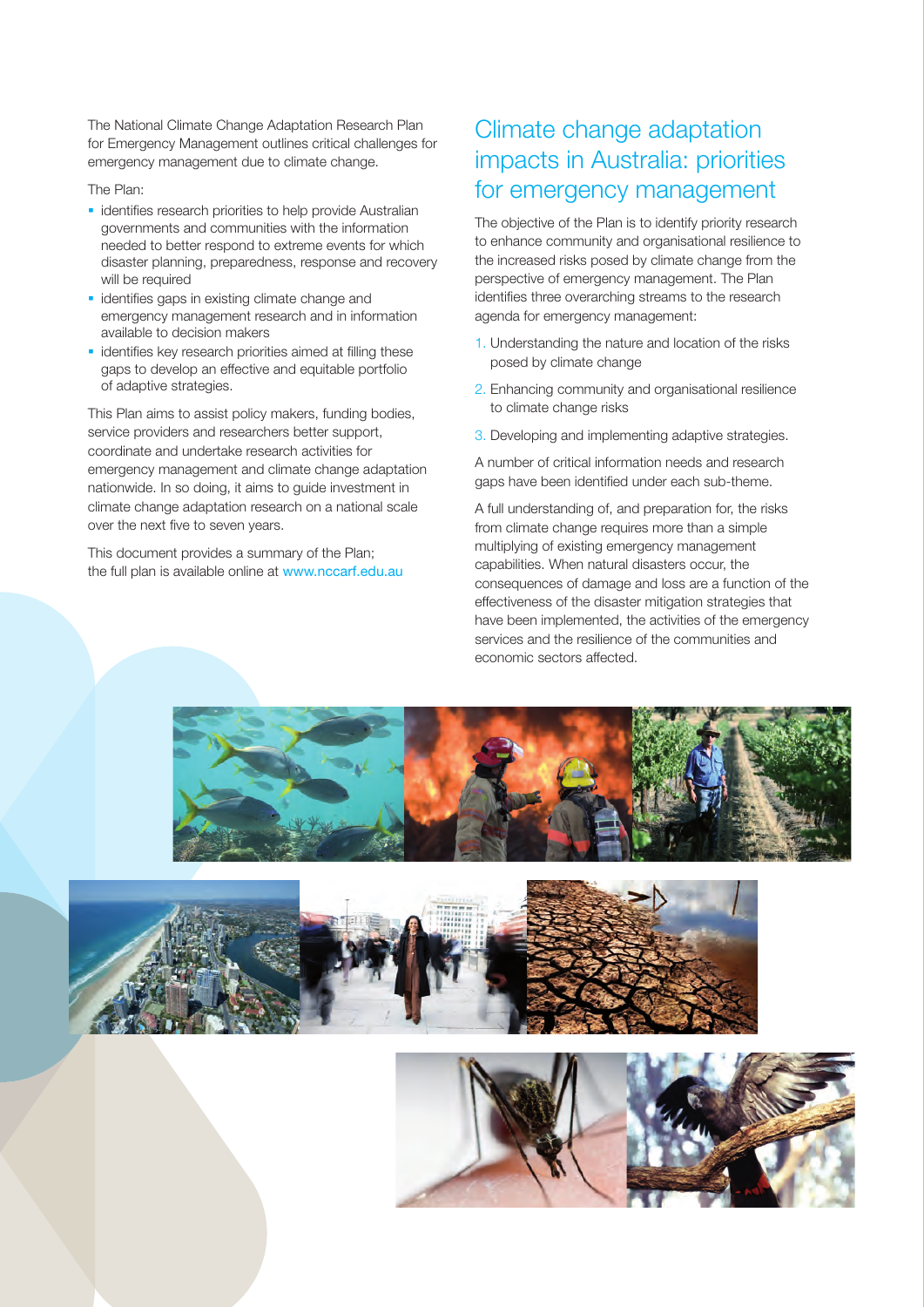# Climate change and emergency management: priority research questions

#### Understanding risk

- Where and how are changes in climate going to put us at greatest risk?
- What tools are needed to enable decision-making under future climate uncertainty?

#### Community and organisational resilience

- What does community resilience mean in a changing climate?
- What behaviours promote community preparedness and preventive strategies in a changing climate?
- What are the most effective strategies to ensure that individuals, governments and the private sector adopt better practices in preparing for the increased risk to communities, business operations or critical infrastructure arising from climate change?

#### Regional implications

How will the climate change adaptive capacity of other countries, particularly those in the Pacific region, impact upon the Australian disaster management system and Australian fire and emergency service organisations?

#### Adaptive strategies

- How will climate change affect the emergency management sector's capacity to support preparedness, response and recovery?
- What is the role of the private sector in adaptation through emergency management?